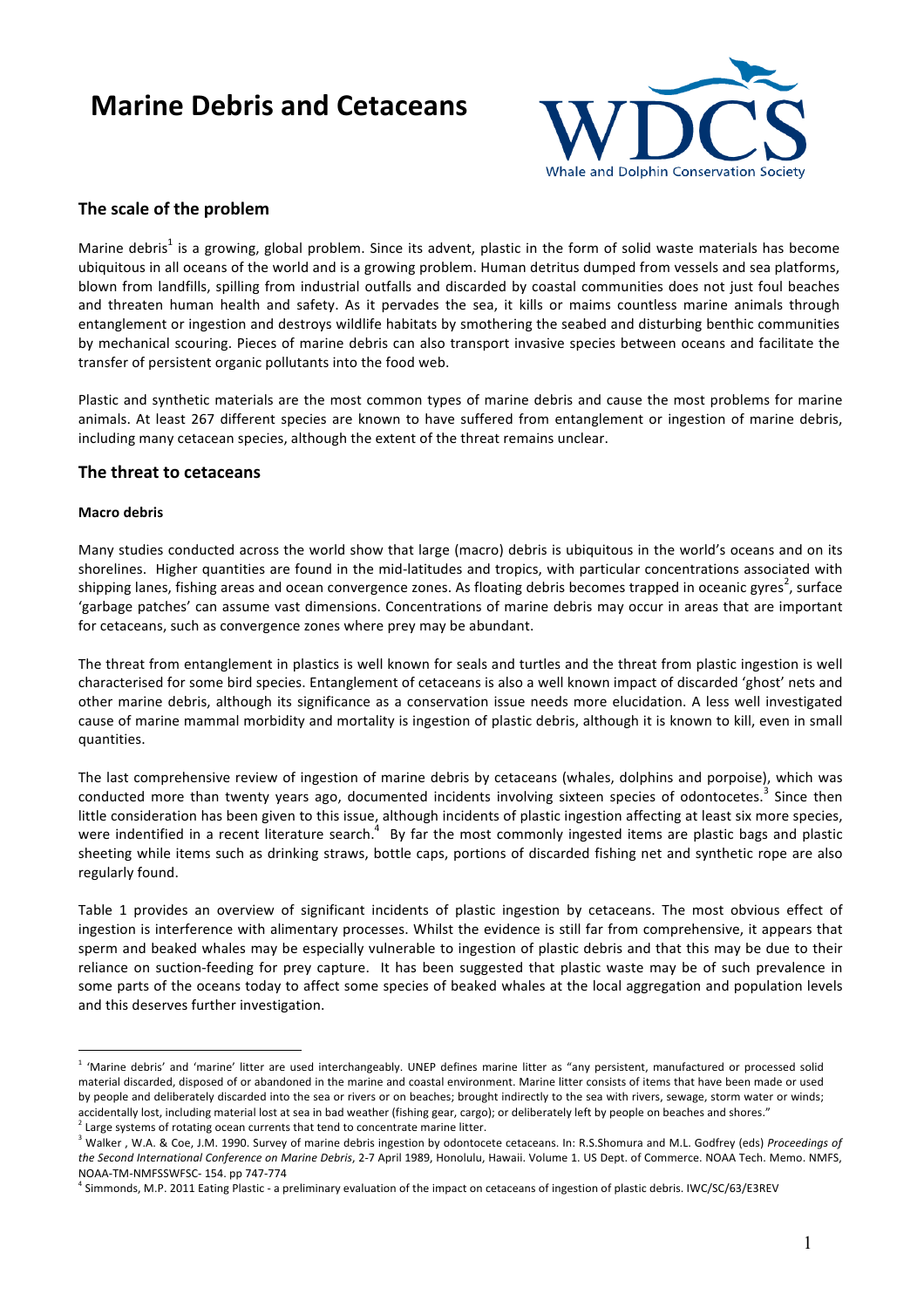#### **Micro!debris**

Microplastic marine debris, defined as plastic particles smaller than 5mm, are found in every ocean. They are both intentionally produced (for example as 'scrubbers' in cleaning products) or form from the incomplete breakdown of larger plastic debris. Research indicates that they enter food webs via inadvertent ingestion, including by filter-feeding marine invertebrates. Thus, pervasive organic pollutants (POPs), such as the PCBs, and other contaminants that adsorb to microplastics, enter the marine food web. The overall impact and consequences of this exposure are not clear but, considering the exposure to organic compounds already documented in cetaceans, may be of concern.

## **What is being done?**

The United Nations Environment Programme (UNEP) has taken the lead globally in addressing marine debris with a series of initiatives and partnerships. In 2003, UNEP established a 'Global Initiative on Marine Litter' to provide an "international platform for the establishment of partnerships, co-operation and co-ordination of activities for the control and sustainable management of marine litter". It is coordinated by UNEP's Regional Seas Programme (RSP) and its Global Programme of Action for the Protection of the Marine Environment from Land-based Activities (GPA).<sup>5</sup>

In 2009, UNEP produced a detailed analysis of the regional activities undertaken so far. *"*Marine Litter: A Global **Challenge**" contained a number of recommendations including enhanced coordination between UN and other agencies, civil society, the scientific community, academia, the private sector and NGOs to address marine litter.<sup>6</sup> It also recommended efforts to enhance a systematic knowledge of the sources, amounts, trends, fates and impacts of marine litter on the marine and coastal environments.

## **Marine Debris and the Law**

- Several international agreements prohibit dumping of garbage at sea, regulate transport of hazardous waste and control land-based sources of marine pollution. These include MARPOL<sup>7</sup>, the London Dumping Convention and Protocol<sup>8</sup> and the Basel Convention;<sup>9</sup>
- Several regional agreements address marine debris. These include CCAMLR<sup>10</sup>, OSPAR<sup>11</sup>, UNEP's Cartagena Convention and its LBS Protocol<sup>12</sup> and the Northwest Pacific Action Plan (NOWPAP) on Marine Litter, as well as eleven other existing Regional Seas initiatives on marine debris;
- EU law mandates action on marine litter via EU Directive 2008/56/EC art 3(1) and Commission Decision 2010/477/EU, art  $1.121$ :
- Several Regional Fisheries Management Organisations (RFMOs) have adopted resolutions or recommendations on marine debris. These include the Indian Ocean Tuna Commission (IOTC), the Convention on the Conservation and Management of Highly Migratory Fish Stocks in the Western and Central Pacific Ocean (WCPFC) and the Inter-American Tropical Tuna Convention (IATTC);
- The Convention on Migratory Species (CMS) will consider a resolution on marine debris at its 10<sup>th</sup> Conference of the Parties in November 2011;<sup>13</sup>
- FAO's Code of Conduct for Responsible Fisheries addresses lost or abandoned fishing gear;<sup>14</sup>
- The Intergovernmental Oceanographic Commission of UNESCO worked with UNEP/RSP to develop joint *Guidelines on* Survey and Monitoring of Marine Litter;<sup>15</sup>

The UN General Assembly has also adopted several resolutions recognizing the adverse effects of marine debris and calling for action to address the problem.

<sup>-&</sup>lt;br>5  $5$ http://5imdc.files.wordpress.com/2010/04/unep-marine-litter.pdf

 $6$  UNEP. 2009. Marine Litter: A Global Challenge, Nairobi: UNEP. 232 pp.

 $<sup>7</sup>$  International Convention for the Prevention of Marine Pollution from Ships (MARPOL 73/78)</sup>

 $8$  Convention for the Prevention of Marine Pollution by Dumping of Wastes and other Matter 1972 (London Convention) and the 1996 Protocol to the Convention (London Protocol)

 $9$  Convention on the Trans-boundary Movements of Hazardous Wastes and Their Disposal (Basel Convention).

 $10$  Commission for the Conservation of Antarctic Marine Living Resources

<sup>&</sup>lt;sup>11</sup> The Convention for the Protection of the marine Environment of the North-East Atlantic

 $12$  Convention for the Protection and Development of the Marine Environment in the Wider Caribbean Region (Cartagena Convention, 1996) and Protocol on Marine Pollution from Land-based Sources and Activities (LBS Protocol).

<sup>&</sup>lt;sup>13</sup> Draft Resolution on Marine Debris (doc StC37/21)

<sup>&</sup>lt;sup>14</sup> FAO *Code of Conduct for Responsible Fisheries.* Rome, FAO. 2011. 91 p http://www.fao.org/docrep/013/i1900e/i1900e.pdf

<sup>&</sup>lt;sup>15</sup> Cheshire, A.C., Adler, E., Barbiere, J., Cohen, Y., Evans, S., Jarayabhand, S., Jeftic, L., Jung, R.T., Kinsey, S., Kusui, T.E., Lavine, I., Manyara, P., Oosterbaan, L., Pereira, M.A., Sheavly, S., Tkalin, A., Varadarajan, S., Wenneker, B. and Westphalen, G., 2009. *UNEP/IOC Guidelines on Survey and Monitoring of Marine Litter*. UNEP Regional Seas Reports and Studies, No. 186; IOC Technical Series No. 83. Nairobi: UNEP. 120 pp.